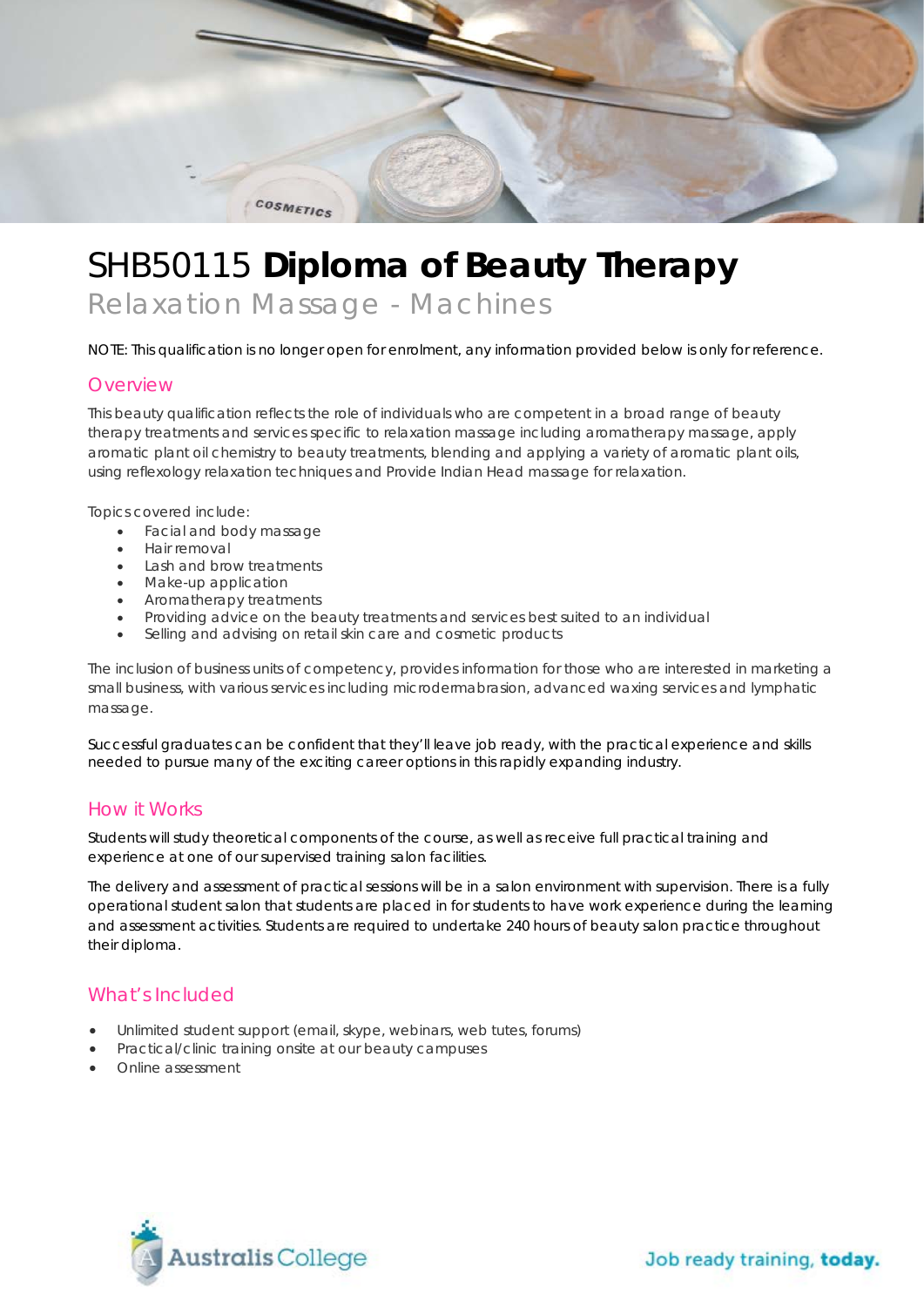

## Locations & Hours

Students will receive training through the following avenues:

- Students will complete theory online; and
- Depending on whether you are studying full-time or part-time, students will attend their chosen campus for 2-4 face to face sessions per week, covering theory and salon based practical sessions.

Exact hours and schedule vary depending on campus location. Please contact our friendly Course Consultants for further information.

#### Accreditation

This qualification is nationally recognised under the Australian Qualification Framework (AQF).

### Duration

We allow up to 12 months (Full time) and up to 18 months (Part-time) to complete this course, although your actual completion time may be less depending on prior experience and the time you commit to your study.

## Pricing & Payment Options

The price of this course is \$19,500 for both full-time and part-time study options. The following payment options are available:

- [VET FEE-HELP](http://www.australiscollege.edu.au/vet-fee-help/) (eligibility requirements apply)
- [Payment Plans](http://www.australiscollege.edu.au/payment-plans/)

## Entry Requirements

There are no general entry requirements for this qualification, and you may enrol in this course at any time and begin studying shortly after enrolment.

If you are applying for a VET FEE-HELP loan, there are entry requirements to enter into the loan application. You will need to produce a copy of your Australian Year 12 Senior Secondary Certificate of Education before enrolment.

If you are unable to produce this certificate, did not complete secondary school to a grade 12 level and gain a certificate, or graduated overseas, you will be required to undertake a Government approved Skills assessment, regardless of your education level and background.